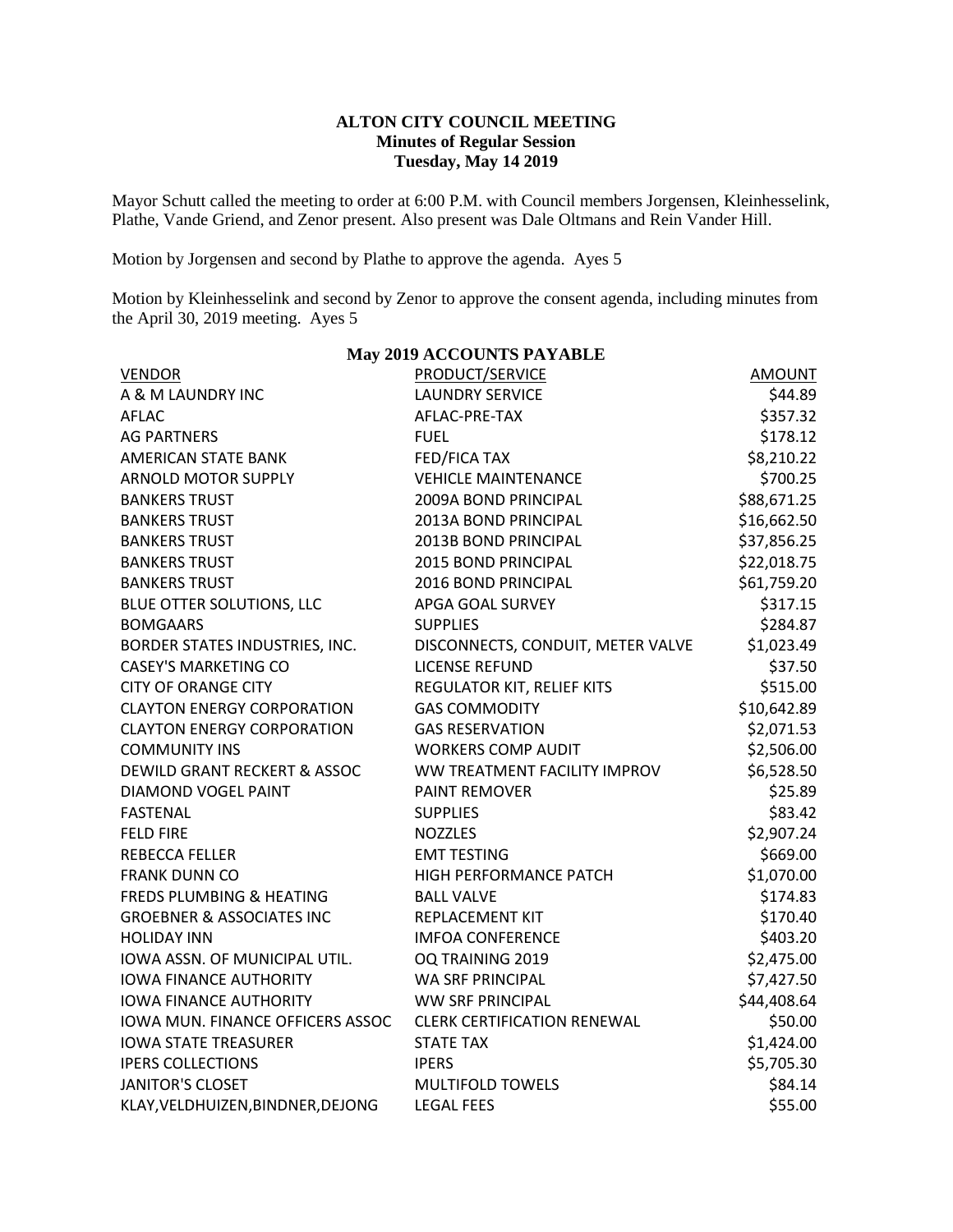| <b>KGM</b>                         | <b>METER</b>                         | \$1,669.33   |
|------------------------------------|--------------------------------------|--------------|
| <b>KOPETSKYS ACE</b>               | <b>BLACKTOP REPAIR BAG, SUPPLIES</b> | \$186.94     |
| <b>L &amp; M ENTERPRISES</b>       | <b>LOGO APPLICATION - SHIRTS</b>     | \$128.00     |
| <b>MATHESON TRI-GAS IN</b>         | <b>OXYGEN</b>                        | \$60.80      |
| METERING & TECHNOLOGY SOL          | <b>METERS</b>                        | \$363.72     |
| <b>MIDAMERICAN ENERGY</b>          | <b>STREET LIGHTS</b>                 | \$233.15     |
| MID SIOUX OPPORTUNITY              | <b>PROJECT SHARE</b>                 | \$20.00      |
| MIKES WELDING & REPAIR             | <b>SUPPLIES</b>                      | \$92.85      |
| MISSOURI RIVER ENERGY SERVICES     | <b>ELECTRIC</b>                      | \$40,077.05  |
| MUNICIPAL EMERGENCY SERVICES       | <b>BULLET CHAIN, OIL</b>             | \$499.09     |
| <b>MUNICIPAL UTIL-BILLS</b>        | <b>UTILITIES</b>                     | \$2,155.72   |
| <b>NEAL CHASE LUMBER CO</b>        | SUPPLIES, STEP LADDER, TURF GRASS    | \$728.92     |
| ORANGE CITY MUNICIPAL UTILITIES    | <b>BULK WATER</b>                    | \$5,239.28   |
| ONE OFFICE SOLUTION                | <b>OFFICE SUPPLIES</b>               | \$163.21     |
| ORANGE CITY HEALTH SYSTEM          | PARAMEDIC ASSIST, DRUG TESTS         | \$570.00     |
| <b>ORANGE CITY SANITATION</b>      | <b>GARBAGE HAULING</b>               | \$6,691.85   |
| PAYROLL                            | PAYROLL CHECKS ON 4/30/2019          | \$26,799.88  |
| <b>PCC</b>                         | <b>RESCUE BILLING</b>                | \$173.40     |
| <b>RICE SIGNS</b>                  | <b>SIGNS</b>                         | \$205.00     |
| <b>SAM'S CLUB</b>                  | <b>MEMBERSHIP FEE</b>                | \$45.00      |
| <b>SIOUX COUNTY RECORDER</b>       | <b>RECORDING FEES</b>                | \$137.00     |
| <b>SIOUXLAND PRESS</b>             | <b>PUBLICATIONS</b>                  | \$227.60     |
| <b>LAURIE TENTINGER</b>            | <b>MILEAGE</b>                       | \$278.10     |
| <b>SUPERHITECH</b>                 | CAMERA SYSTEM, SET-UP                | \$1,974.94   |
| T & L TOOLS                        | <b>HEX BIT SET</b>                   | \$182.24     |
| TOWN & COUNTRY IMPLEMENT           | <b>TRUCK REPAIRS</b>                 | \$2,588.80   |
| TREASURER - STATE OF IOWA          | <b>WATER EXCISE TAX</b>              | \$1,188.00   |
| TREASURER - STATE OF IOWA          | <b>SALES TAX</b>                     | \$2,596.00   |
| U. S. POSTMASTER                   | <b>POSTAGE</b>                       | \$500.00     |
| UNITYPOINT CLINIC-OCC MED          | <b>DRUG TESTS</b>                    | \$210.00     |
| UTILITY EQUIPMENT CO.              | RISERS, HYDRANT MARKER               | \$768.60     |
| VAN MAANEN'S RADIO SHACK           | <b>LAPTOP</b>                        | \$1,677.00   |
| VANWECHEL, KATIE                   | UTILITY DEPOSIT REFUND               | \$43.90      |
| <b>VERIZON WIRELESS</b>            | <b>CELL PHONES</b>                   | \$258.46     |
| <b>VERMEER SALES &amp; SERVICE</b> | <b>LOCATOR</b>                       | \$8,805.00   |
| <b>VISA</b>                        | HELMET BAGS, POSTAGE, TRAVEL, SHIRTS | \$762.97     |
| WELLMARK BLUE CROSS/BLUE SHIELD    | <b>GROUP INSURANCE</b>               | \$9,247.64   |
| <b>WESCO DISTRIBUTION, INC.</b>    | <b>WIRE</b>                          | \$3,595.20   |
| <b>WEST IOWA TELEPHONE</b>         | TELEPHONE, FAX, INTERNET             | \$575.53     |
| <b>ZIEGLER</b>                     | <b>EQUIPMENT REPAIR</b>              | \$818.23     |
|                                    | <b>TOTAL ACCOUNTS PAYABLE CHECKS</b> | \$450,057.64 |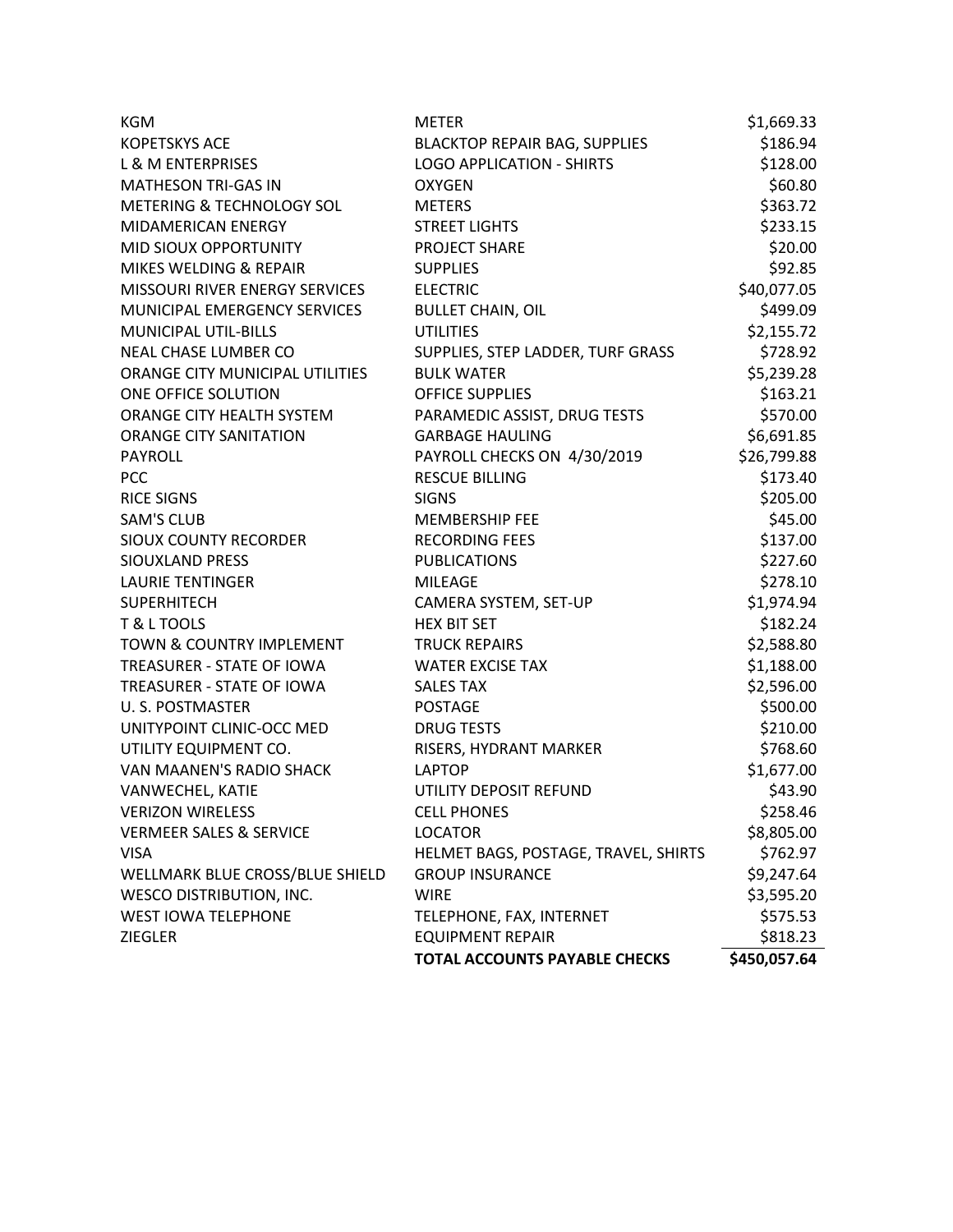#### **2019 GO BOND:**

## **RESOLUTION 19-15 "RESOLUTION APPOINTING UMB BANK, N.A. OF KANSAS CITY, MISSOURI, TO SERVE AS PAYING AGENT, NOTE REGISTRAR, AND TRANSFER AGENT, APPROVING THE PAYING AGENT AND NOTE REGISTRAR AND TRANSFER AGENT AGREEMENT AND AUTHORIZING THE EXECUTION OF THE AGREEMENT"** was introduced and moved for adoption by Council Member Vande Griend. Kleinhesselink seconded the motion to adopt.

On roll call vote: Ayes: Jorgensen, Kleinhesselink, Plathe, Vande Griend, Zenor Nays: None

Whereupon the Mayor declared the Resolution duly adopted.

**RESOLUTION 19-16 "RESOLUTION APPROVING AND AUTHORIZING A FORM OF LOAN AGREEMENT AND AUTHORIZING AND PROVIDING FOR THE ISSUANCE OF \$1,100,000 GENERAL OBLIGATION CAPITAL LOAN NOTE, SERIES 2019, AND LEVYING A TAX TO PAY SAID NOTE; APPROVAL OF THE TAX EXEMPTION CERTIFICATE"** was introduced and moved for adoption by Council Member Zenor. Plathe seconded the motion to adopt.

On roll call vote: Ayes: Jorgensen, Kleinhesselink, Plathe, Vande Griend, Zenor Nays: None

Whereupon the Mayor declared the Resolution duly adopted.

### **CODE OF ORDINANCES**

Ordinance 857 was introduced by Council Member Kleinhesselink.

# **ORDINANCE 857 AN ORDINANCE AMENDING THE CODE OF ORDINANCES OF THE CITY OF ALTON, IOWA 2002 BY AMENDING PROVISIONS PERTAINING TO APPENDIX A, ARTICLE 1 – USER FEES AND SERVICE CHARGES"**

Motion by Council Member Zenor that the reading just had to be the first and the Council dispense with the statutory provision that this Ordinance be fully and distinctly read on three different days as provided by section 380.3 of the Code of Iowa.

Motion was duly seconded by Council Member Jorgensen.

On roll call vote: Ayes: Jorgensen, Kleinhesselink, Plathe, Vande Griend, Zenor Nays: None

And the Mayor declares the motion duly carried.

Motion by Zenor that title of said bill for Ordinance be approved as set out and said bill for Ordinance 857 be adopted and placed on its final passage. Council Member Jorgensen seconded the foregoing motion.